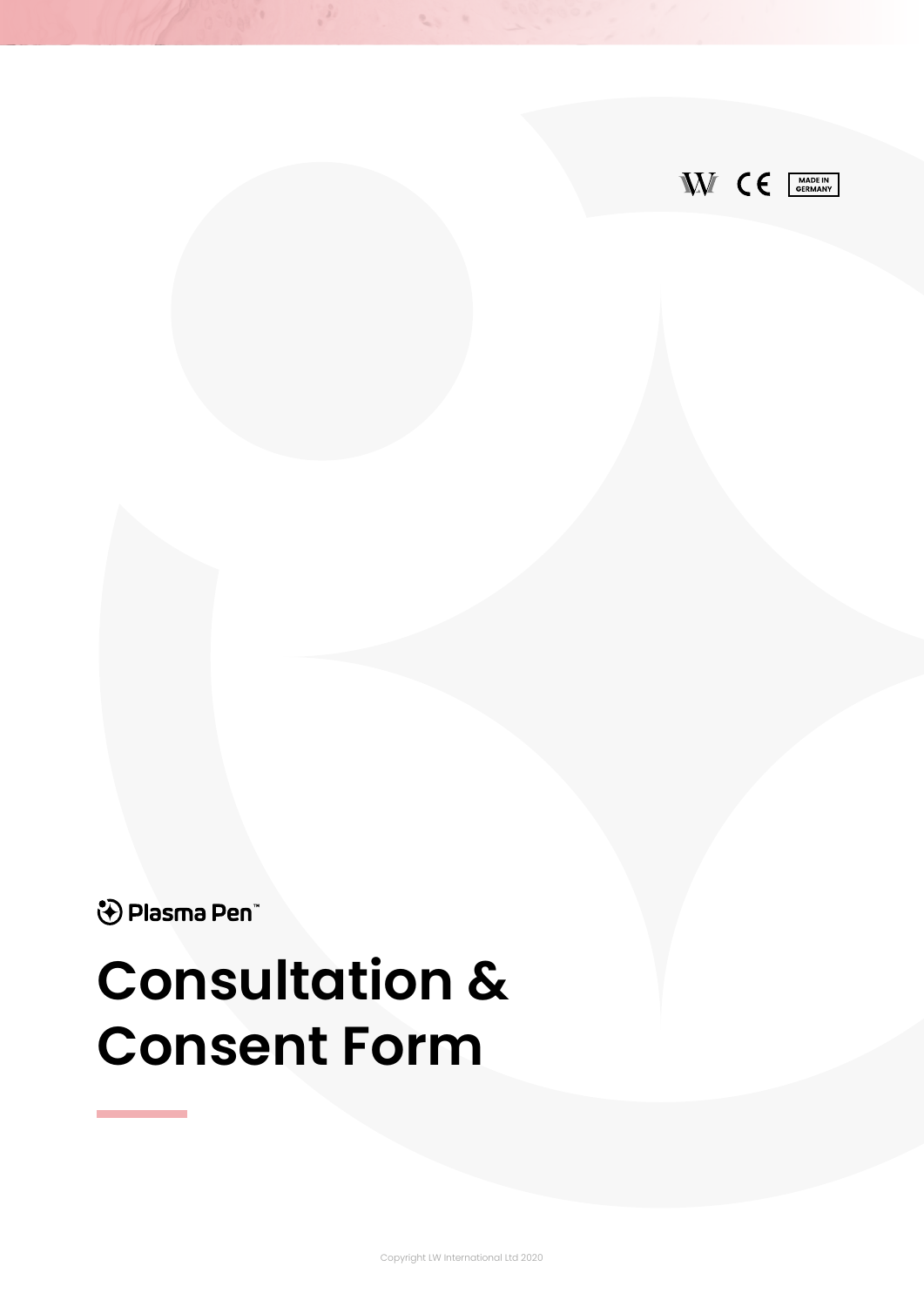## **1.0 Client Details:**

| Full Name:          |  |
|---------------------|--|
|                     |  |
| Address:            |  |
|                     |  |
| Postcode:           |  |
|                     |  |
| Telephone:          |  |
|                     |  |
| Mobile:             |  |
|                     |  |
| Email:              |  |
|                     |  |
| Date of Birth:      |  |
|                     |  |
| Your Occupation:    |  |
|                     |  |
| Treatment Areas(s): |  |
|                     |  |
|                     |  |
|                     |  |

 $\mathcal{L}$ 

#### **1.2 Consultation Introduction:**

Plasma Pen by Louise Walsh International is a soft surgery, non-invasive procedure that will be performed using CE/TGA approved equipment and best practice safety and hygiene techniques to shrink, tighten, lift and rejuvenate the skin using a sterile disposable probe. Your specialist is trained and qualified by Plasma Pen, with full certification and insurance.

Before carrying out the treatment you, as a patient, are required to complete and sign all relevant areas of this consultation record to give your absolute consent to treatment. You will need to disclose your full medical history to determine whether you are a suitable candidate for your proposed treatment. If the specialist does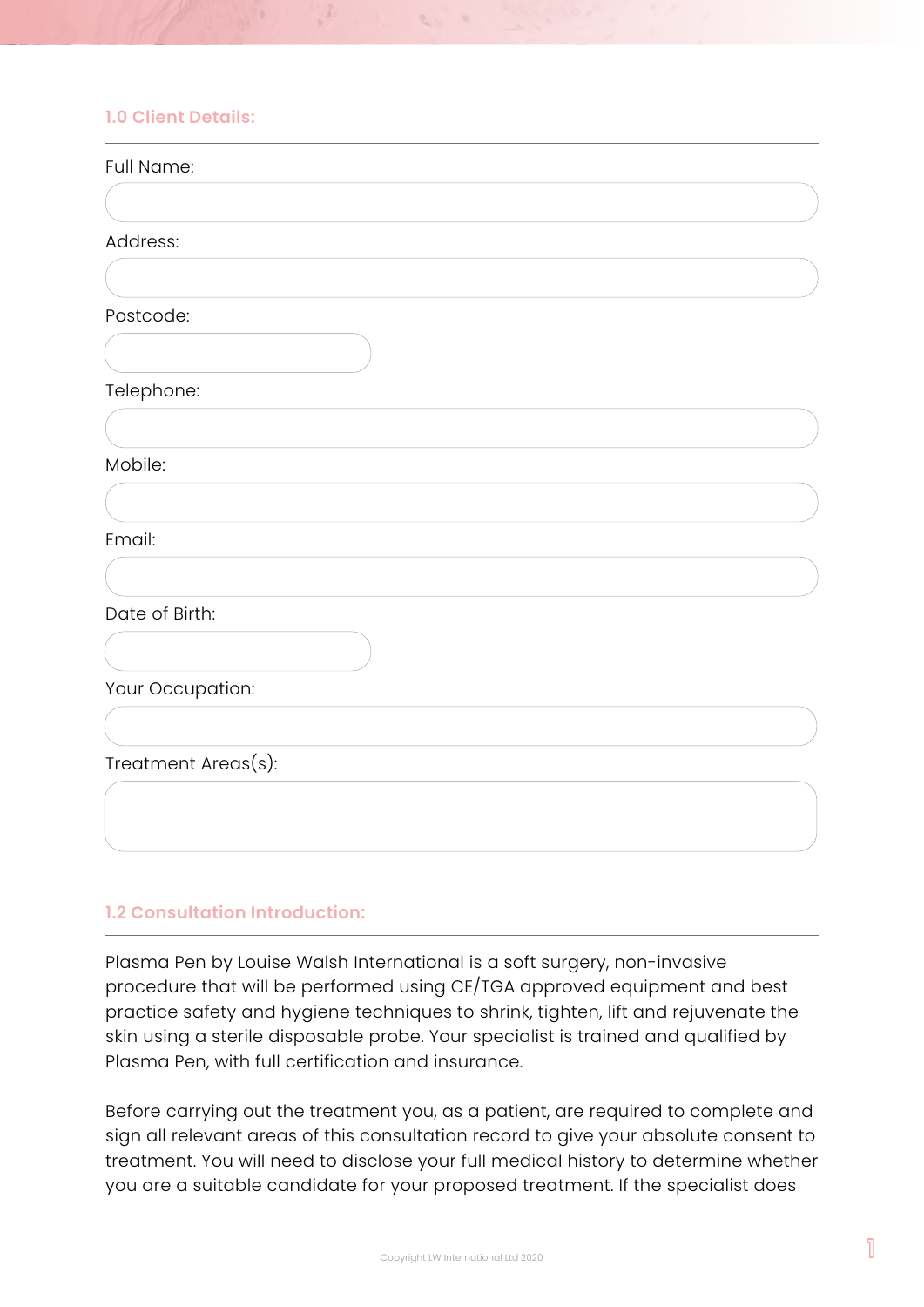not think you are suitable for the treatment then your treatment cannot and will not be carried out.

Your specialist will discuss your Plasma Pen procedure with you, in full, including what healing, recovery and downtime will be involved and the anticipated benefits. Realistic expectations will be agreed and any risks will be discussed. The healing process will be explained to you along with an indication of any further treatment you may require if/where necessary to achieve the expected outcomes. You will be provided with detailed written aftercare information for you to keep and refer to during the short to medium term healing process. It is absolutely essential you follow these instructions fully. Any contraindications will be recorded on this consultation form and will be used as a reference for any subsequent visits.

It is very important that you clearly mark any areas of this form that you wish to have clarified or discussed further. It is YOUR sole responsibility to ensure that you understand, in full, the Plasma Pen procedure you are receiving and your expected outcomes BEFORE your treatment commences.

You must ensure that all the points below have been discussed with your specialist technician. You are signing to state you understand and accept the terms of your treatment.

PLEASE READ ALL OF THE FOLLOWING CAREFULLY AND SIGN, WHERE INDICATED, when you are happy to proceed.

## **1.3 Your Treatment:**

- You have chosen to undergo an elective, cosmetic, soft surgery procedure that is not medically necessary
- "Fibroblasting" with Plasma Pen is an artistic process and not an exact science. It cannot always guarantee a measured shrinkage result due to individual skin elasticity, the individual healing process, your age, health & lifestyle
- Results may be cumulative for optimal effects to be achieved. You will be required to return for a review and potentially additional treatments before your overall procedure is deemed complete. The payment for any additional work, if applicable, will always be agreed with you prior to your treatment commencing
- Depending upon the area of your treatment, additional treatments cannot be performed until 12 weeks after the date of your initial treatment. This is in order to allow the area treated to fully heal and for the full benefit of Plasma Pen to be apparent before reworking the same area
- Your specialist will use this treatment plan to record the areas that you have chosen, any topical anaesthetic used, the probe used as well as pre and post treatment photographs. This information will be held securely in your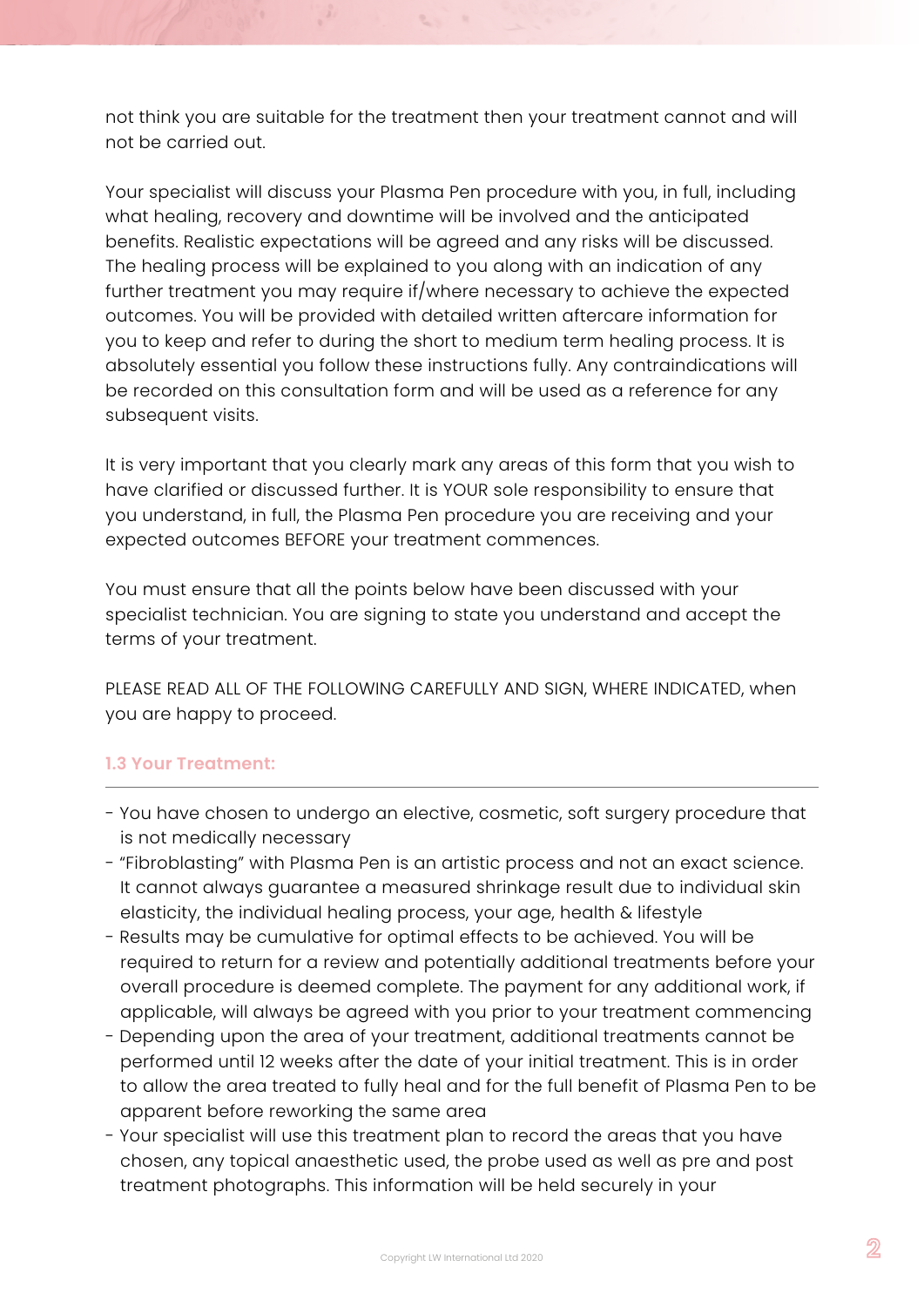consultation record. Without these photographs and these signed documents/ forms then your technician cannot carry out treatment

- The skin type of every client is different, and the healing process may, in rare cases, lead to some discolouration of the skin. Other relevant treatment may be advised after the healing process is complete should this ever be the case
- During your treatment you may experience some minor discomfort depending on the area being treated and your own unique sensitivities. Your specialist will reassure you throughout and endeavour to make you feel as comfortable as possible. We use the best device, technique and products to mitigate any discomfort for you and our device is proven to deliver rapid treatments, the shortest downtimes, the fastest recovery and optimal results
- The treatment includes delivering highly controlled, precise and predictable micro trauma to the surface of your skin with plasma gas in a completely safe and non-invasive way. We work above the skin, we do not cause or leave any open wound, we do not damage surrounding tissue and there is no risk of infection although you may experience a mild smell of charring during your treatment. This is perfectly normal.
- After each treatment some swelling or redness will occur which is completely normal. In some instances there may be moderate to heavy swelling, especially on upper and lower blepharoplasty treatments. Again this is normal and your specialist will give you appropriate advice and aftercare technique to help control this.
- Brown dots/carbon crusts will be visible for approximately 3 to 10 days following your procedure. In some rare cases they will desquamate (flake off) to be replaced with pink markings while the skin is regenerating. This could last for up to 8 weeks and will resolve itself naturally as the skin heals.. This is a rare occurrence and can't be predicted
- You must adhere to the specialist's aftercare advice given to you following your treatment. This is very important as it will reduce the risk of any post-procedural infection upon leaving the clinic and help underpin the results you are looking to achieve. You must let the treated area heal properly. Avoid picking, plucking or knocking the carbon crusts as this will hinder the healing process and could make the treatment appear uneven which may then require further work. Your aftercare regime can make a huge difference to your ultimate end result
- Please be aware that any subsequent skin altering, medi-aesthetic and cosmetic surgery, implants, injectables and weight gain may alter the Plasma Pen look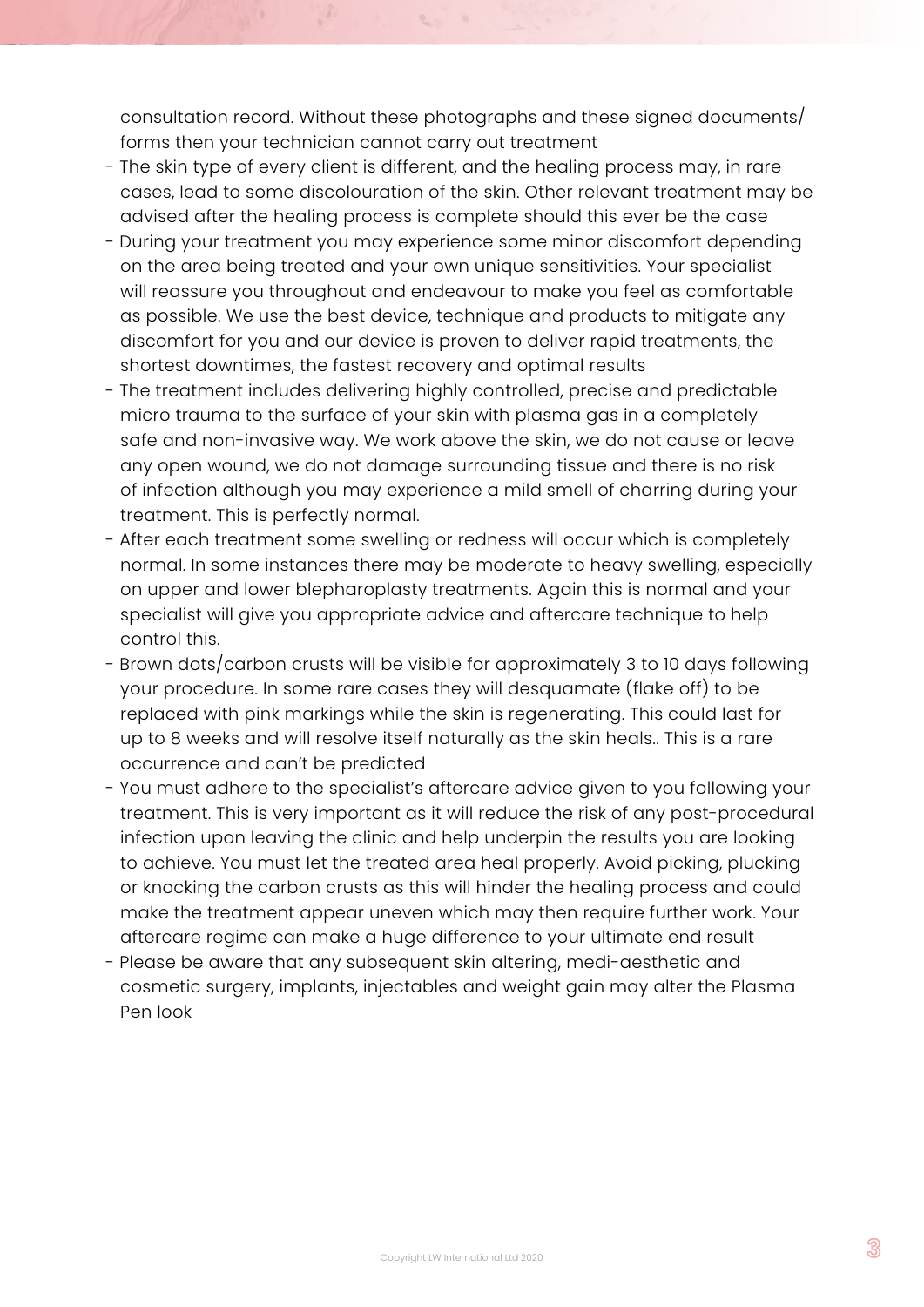#### Consent:

I understand that my specialist technician will be in direct contact with me in relation to the Plasma Pen treatment. This treatment involves the use of disposables. All equipment is sterilized before use, all surfaces involved in the process are protected, gloves will be worn at all times and my Plasma Pen will look to use medical asepsis conditions and no-touch technique throughout. In the UK, my specialist will follow guidelines as outlined in section 15 of the Local Government Act 1982 and any other legislation relevant elsewhere. I hereby give written consent to the specialist, who is a fully trained and insured Plasma Pen technician, to carry out the treatment of my choice as requested by me. I have observed that the device being used is a genuine and branded Plasma Pen by Louise Walsh International device.

 $\mathbb{C}$ 

#### Client Signature:

#### Your Name:

#### Technician Signature:

Date:

#### **1.4 Photographic/Video Consent:**

I hereby grant consent to photographs being taken BEFORE, DURING and AFTER my Plasma Pen procedure. I agree to these being stored with my case file.

I hereby give additional consent for my before, during, after & healed photographs to be used for advertising & social media purposes.

#### Client Signature: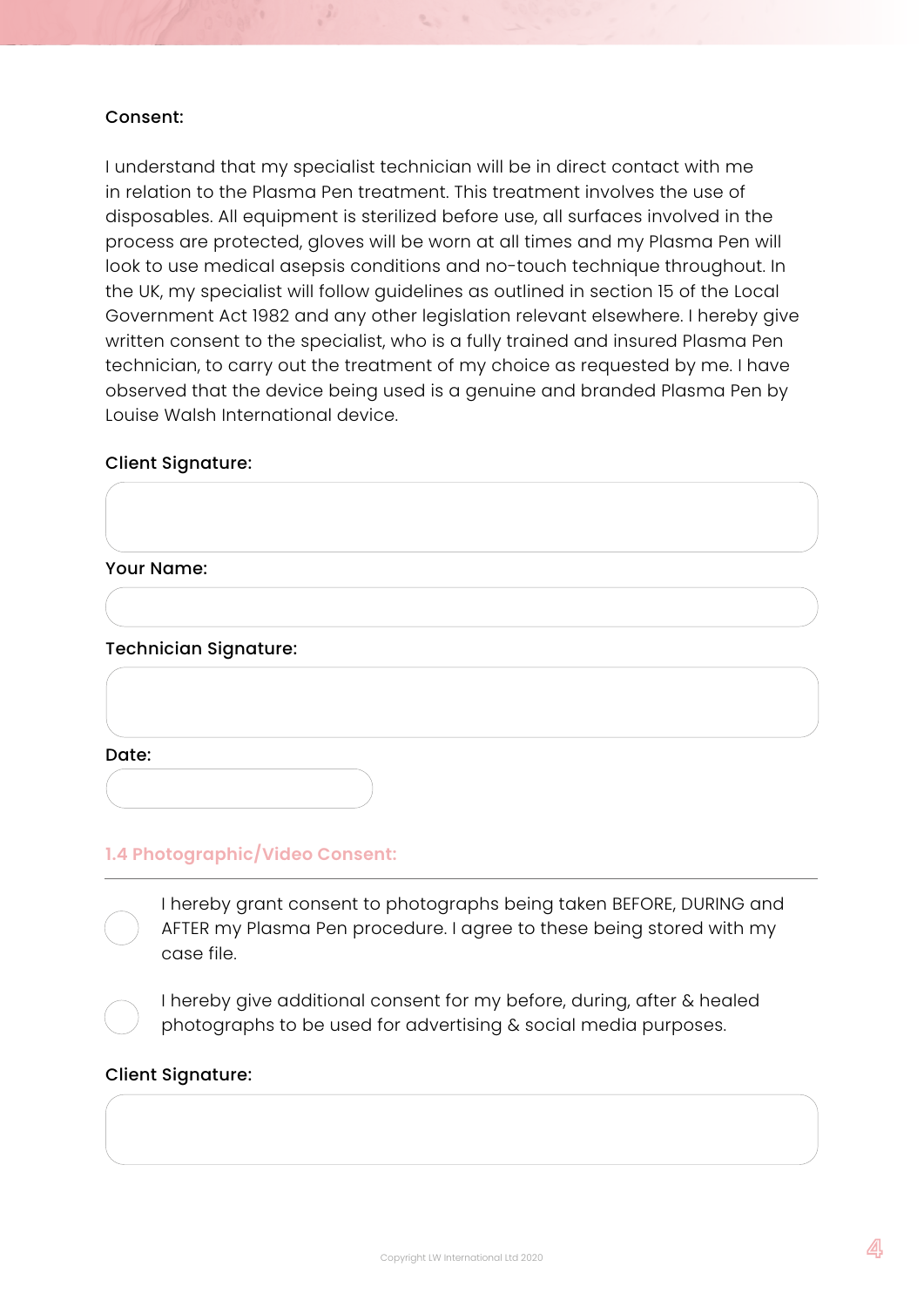**1.5 Patch Test/Waiver: For liquid products used (Tick A or B and sign to acknowledge C):** 

I understand that a skin test can determine whether I will experience a reaction to the products used by the specialist within 48 hours of the treatment. However, I accept this will be inconclusive as to whether I will have an allergic reaction at any time in the future. I therefore waiver my option to an allergy test and thus wish to proceed with treatment.

I have undergone or been offered an allergy test prior to initial treatment. In the line with the relevant medical information and contraindications that will be discussed with my specialist, I release the specialist from liability related to any allergic reactions I may experience associated with either the application of any pre-treatment cream or any other products used before, during or after the procedure, either today or at a later date.

If relevant to my local authority/relevant regulator, I can confirm that I have purchased and applied any over-the-counter topical anaesthetic used for my treatment myself

#### Client Signature:

#### **1.6 Previous Treatment History:**

Have you received any skin tightening treatment before?



If YES please answer the following questions:

What procedure(s) did you receive?

Where you happy with the result?

Yes ( ) No

If NO please explain the reason why: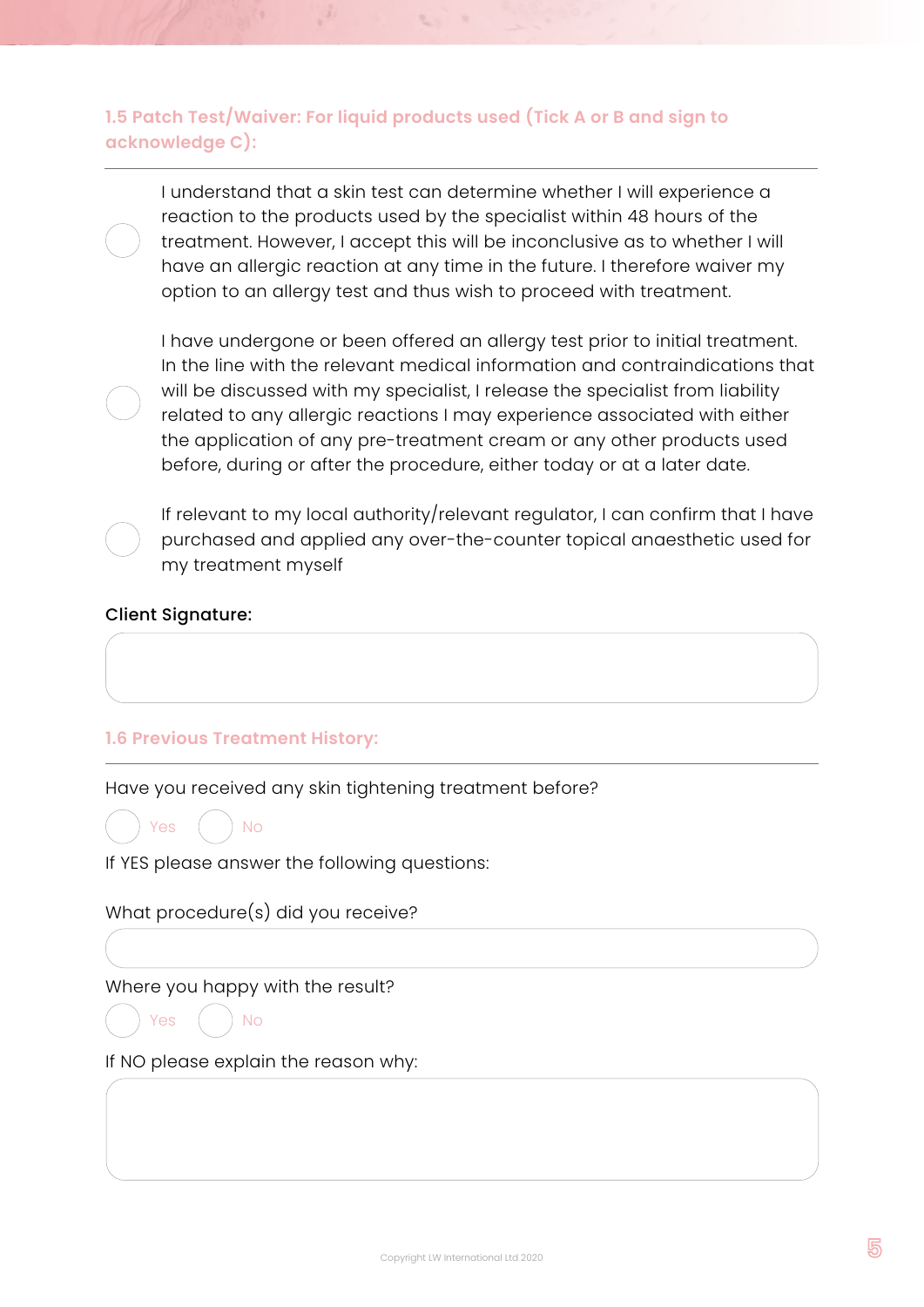#### **1.6 Medical History, Conditions, Lifestyle Questionnaire & Informed Consent:**

For your safety and the delivery of a professional treatment, it is absolutely essential that you answer all of the following questions accurately. Please note that answering positively or negatively to many of the questions will not necessarily prevent treatment – it may simply mean your technician will follow specific best practice. If you suffer from any of the conditions listed then it is very important therefore that you notify your specialist so that they can take all the necessary precautions to ensure you receive the best Plasma Pen treatment and avoid any potential risks to your health or well-being:

#### General Questions

Are you over the age of 18?



Are you pregnant and/or nursing (please state if you have been in the last 9 months)?

Yes ( ) No

#### Allergies

Do you have any allergies or have you ever experienced allergic reactions to any kinds of medicines, foods, skincare products or products like latex gloves, plasters etc.? If so, please list:



Yes ( ) No

Do you or have you ever suffered an allergic reaction to any local/topical anaesthetics such as Benzocaine, Lidocaine, Tetracaine or epinephrine? Do you have an allergy to Aloe Vera, Silver, Colloidal Silver or SPF? If so please list:



Do you have an allergy to penicillin?

```
Yes ( ) No
```
#### Medicines, Medical Treatment & Medical Conditions

Have had a hysterectomy in the last 6 months or do you intend to have one in the next 12 weeks?

Yes ( ) No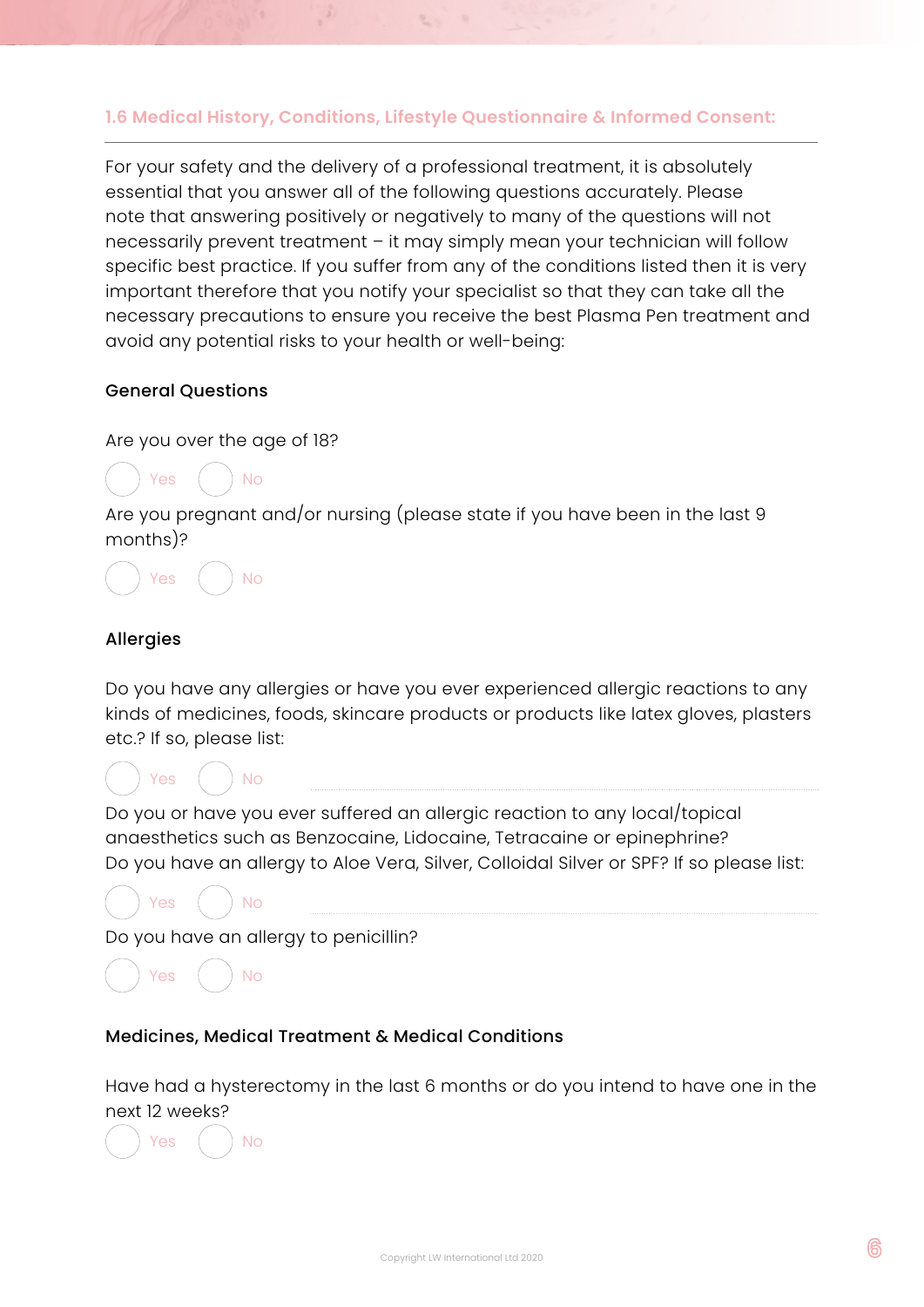Have you suffered with any form of diagnosed hormone imbalance in the last 9 months? If so, is it now under control?



have a pacemaker? Do you have any other cardiovascular condition?

Yes ( ) No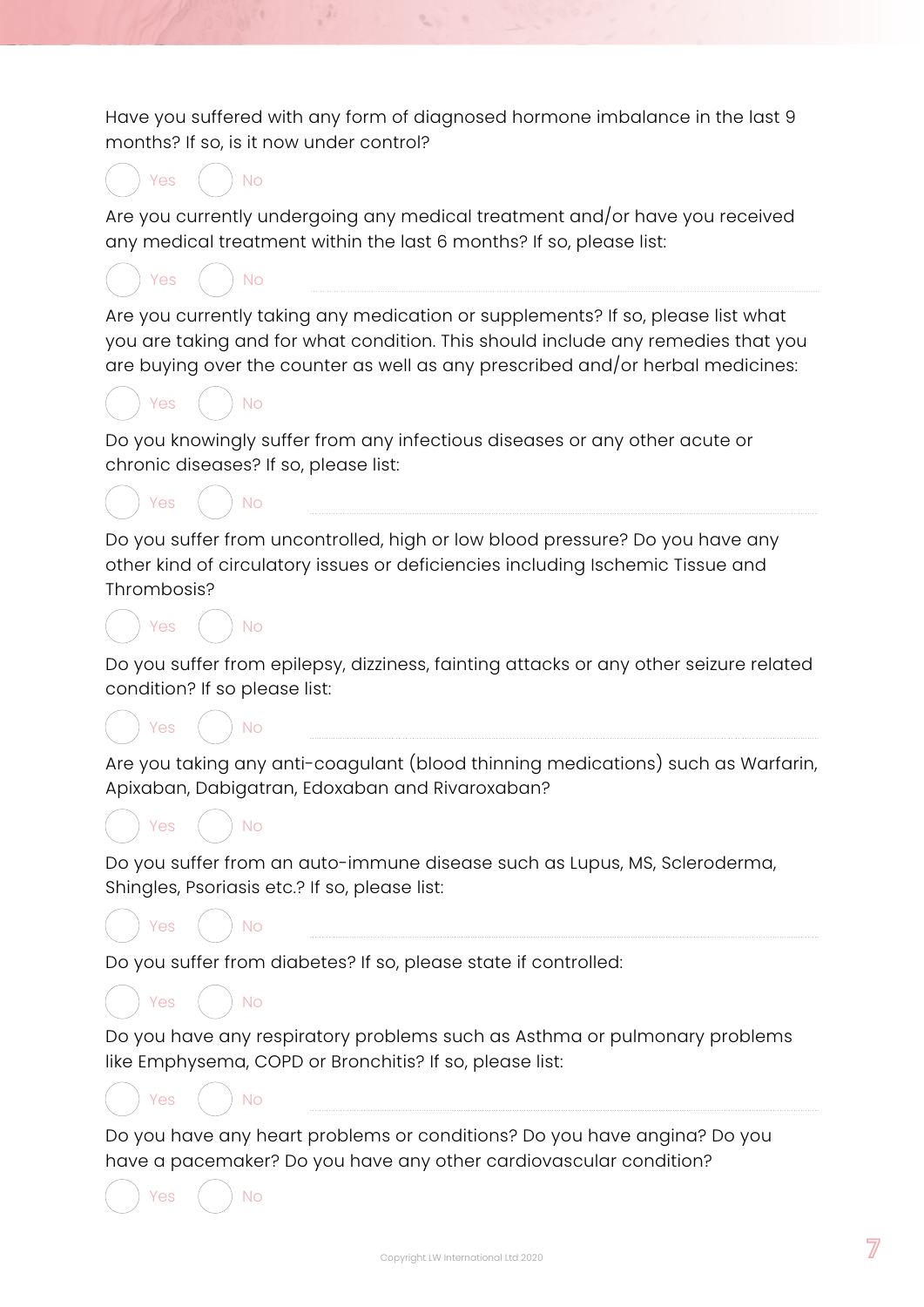Do you suffer from Haemophilia or any other type of blood disorder such as Anaemia, Thalassemia, Polycythemia, Leukaemia, Lymphoma, MDS, Myeloma and Thrombocythemia? If so please list:

Do you suffer from kidney and/or liver disease?

Do you have any history of malignant cancer? If yes, have you had any radiation or chemotherapy treatment and, if so, when?



 $Yes$   $N$ 

Yes ( ) No

Have you ever had an organ transplant?



Do you suffer from HIV/AIDS?

Yes ( ) No

Do you suffer from Hepatitis?



Do you suffer from Herpes Simplex Virus (commonly referred to as cold sores)?



Do you have any prosthetic implants or any plates or pins in the area being treated by Plasma Pen?

Yes ( ) No

## Recent Cosmetic Treatments

Do you have, or are you planning to have anything like botox, fillers, laser treatment, chemical peels, micro-needling or cosmetic surgery in the near future? Have you had any in the last 3 months? If so please list/state:

Yes ( ) No

Yes ( ) No

Have you ever had any recent Permanent Make Up (PMU) or cosmetic treatment? If so when and did you experience any problems healing?

## Optical

Are you currently wearing contact lenses?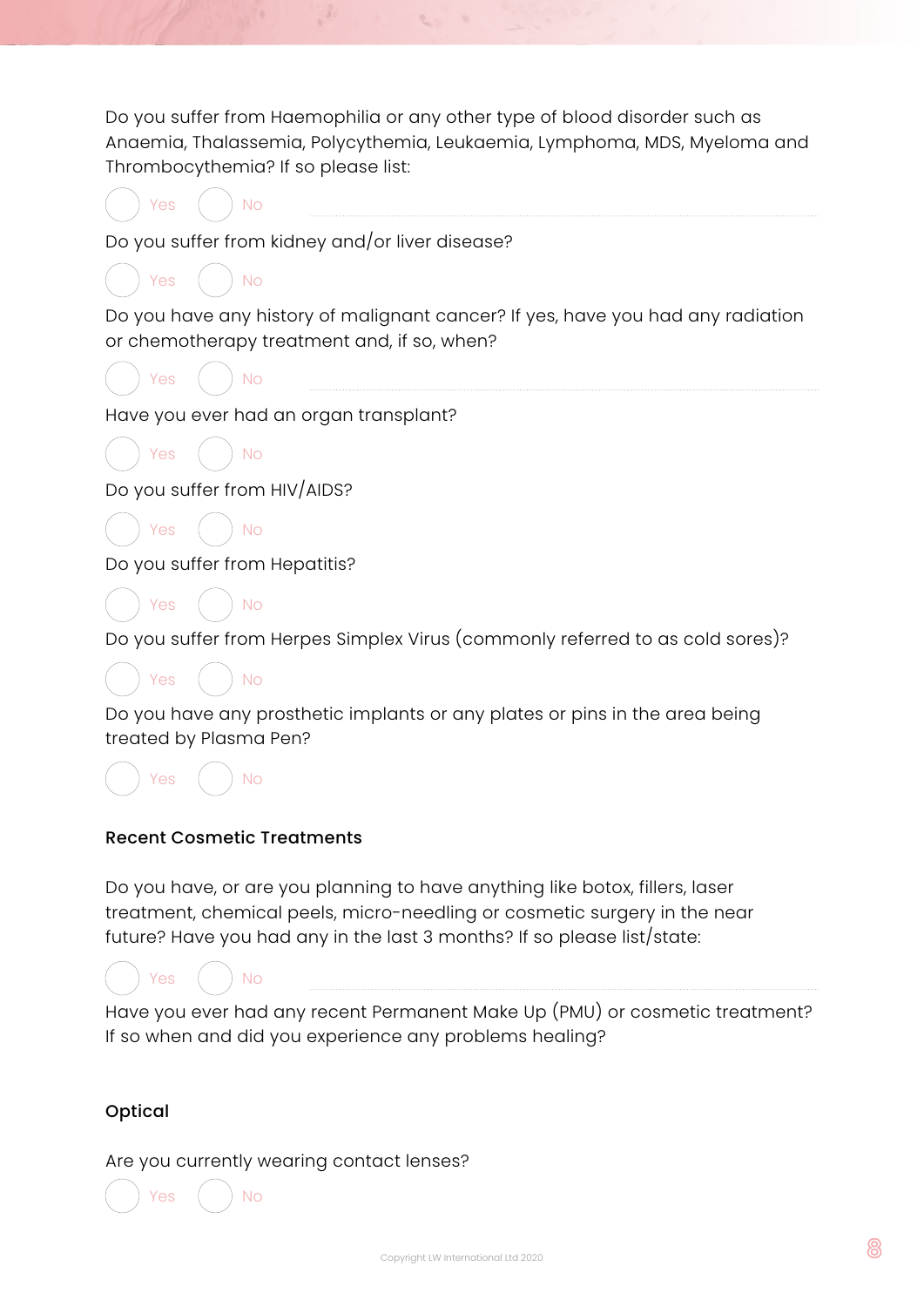Are you currently wearing eyelash extensions?

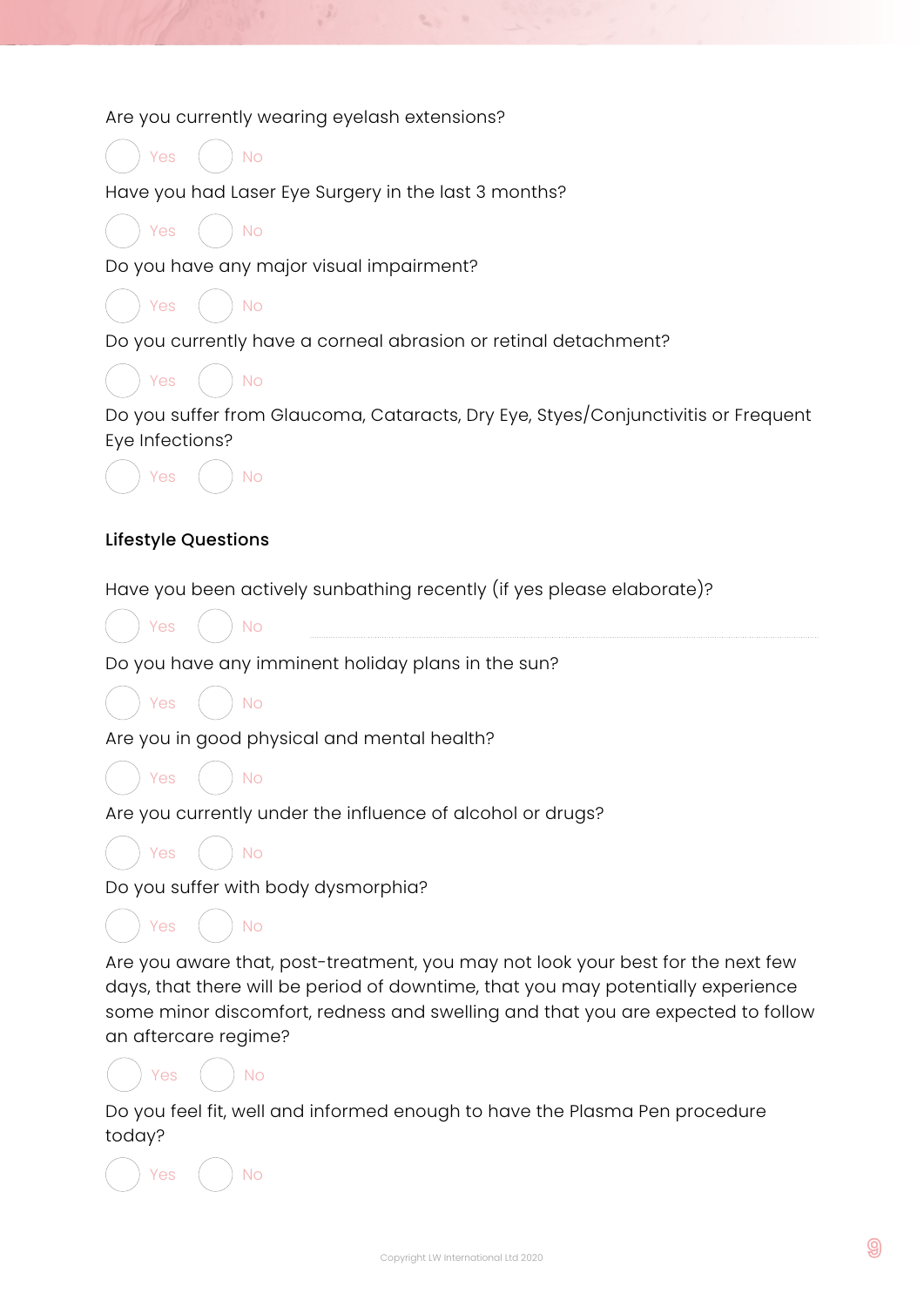Is there any other ailment or reason you feel we should know about which could prevent us from delivering your Plasma Pen treatment? If so please state:

 $\mathcal{C}_{\mathcal{A}}$ 

#### **1.7 Plasma Pen Treatment Plan:**

This part of the consultation record is used to record important elements of your treatment. THIS IS TO RECORD THE TREATMENT OF ONE AREA ONLY. All other treatments will be recorded on a separate treatment plan.

Treatment area(s) to be delivered (please list):

#### Number of treatments recommended:

| Fine Lines/Rejuvenation | $\overline{2}$ | - 3      | -5 |
|-------------------------|----------------|----------|----|
| Medium Depth Wrinkles   | $\frac{1}{2}$  | $\mid$ 3 | -5 |
| Deep Wrinkles           | $\overline{2}$ | 3        | 5  |
| Complex $Area(s)$       |                | -3       | 5  |

#### Techniques Used:

Low Intensity (Spray Only)

Medium Intensity (Pointillism Only)

High Intensity (Spray & Pointillism)

What is the predicted outcome of treatment?

Do I have any specific recommendations or notes?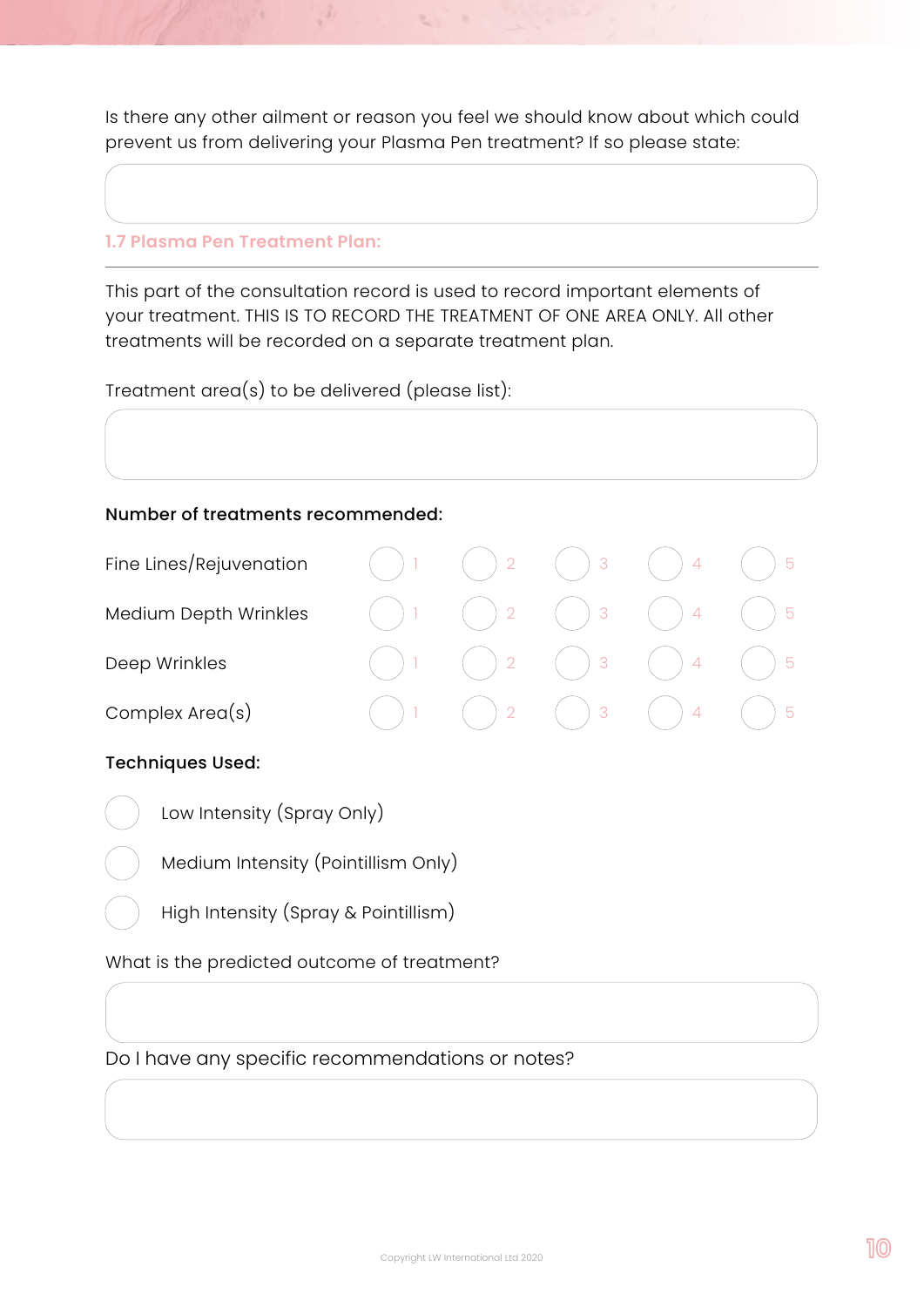

#### **1.8 The Fitzpatrick Scale - Your Skin Type:**

The Fitzpatrick Skin Type is a skin classification system. Skin Types range from very fair (Type I) to very dark (Type VI). Outside of specialist practitioners with specific training and access to specific products and mitigators then only skin types I, II and III on this scale can safely be treated with full Plasma Pen treatment. When dark/black skin is injured (i.e. through the micro-trauma created by Plasma Pen), there is a greatly increased risk of hyperpigmentation or hypopigmentation. If you have Indian or African ancestry it is unlikely your technician will be able to treat you safely unless they are performing limited spray rejuvenation work and/or have specialist training and the relevant products and mitigators in place.

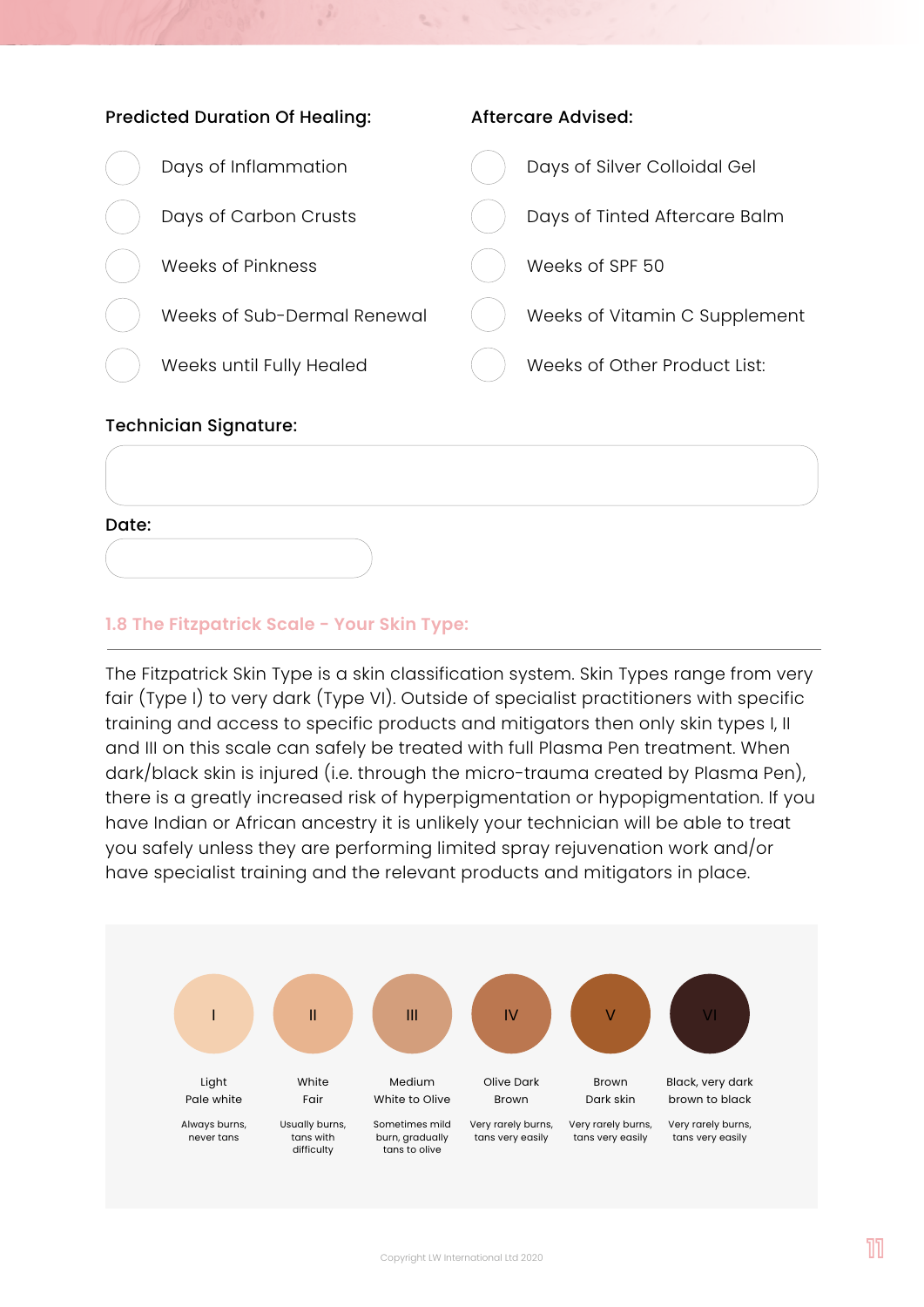#### Your Skin Type:

If you have spent time in the sun recently you may (temporarily) present as darker than your true skin type. If so you should ideally delay your Plasma Pen procedure and stay out of the sun until your skin returns to a treatable skin type.

 $\mathbb{S}^n$  .

In conjunction with an electronic skin sensor that your technician may use, as a guide, you MUST accurately and honestly complete this questionnaire to help determine your skin tone. This quiz measures your genetic disposition and your reaction to sun exposure. Each answer is assigned a unique score and your total score will give us your Skin Type.

#### Fitzpatrick Skin Type Test - Part One: Your Genetic Disposition

#### (1) What is your natural eye colour?

| Light blue, light grey or light green | 0              |  |
|---------------------------------------|----------------|--|
| Blue, grey or green                   | 1              |  |
| Hazel or light brown                  | $\overline{2}$ |  |
| Dark brown                            | 3              |  |
| <b>Brownish black</b>                 | 4              |  |
| (2) What is your natural hair colour? |                |  |
| Red or light blonde                   | 0              |  |
| Blonde                                | 1              |  |
| Dark blonde or light brown            | $\overline{2}$ |  |
| Dark brown                            | 3              |  |
| <b>Black</b>                          | 4              |  |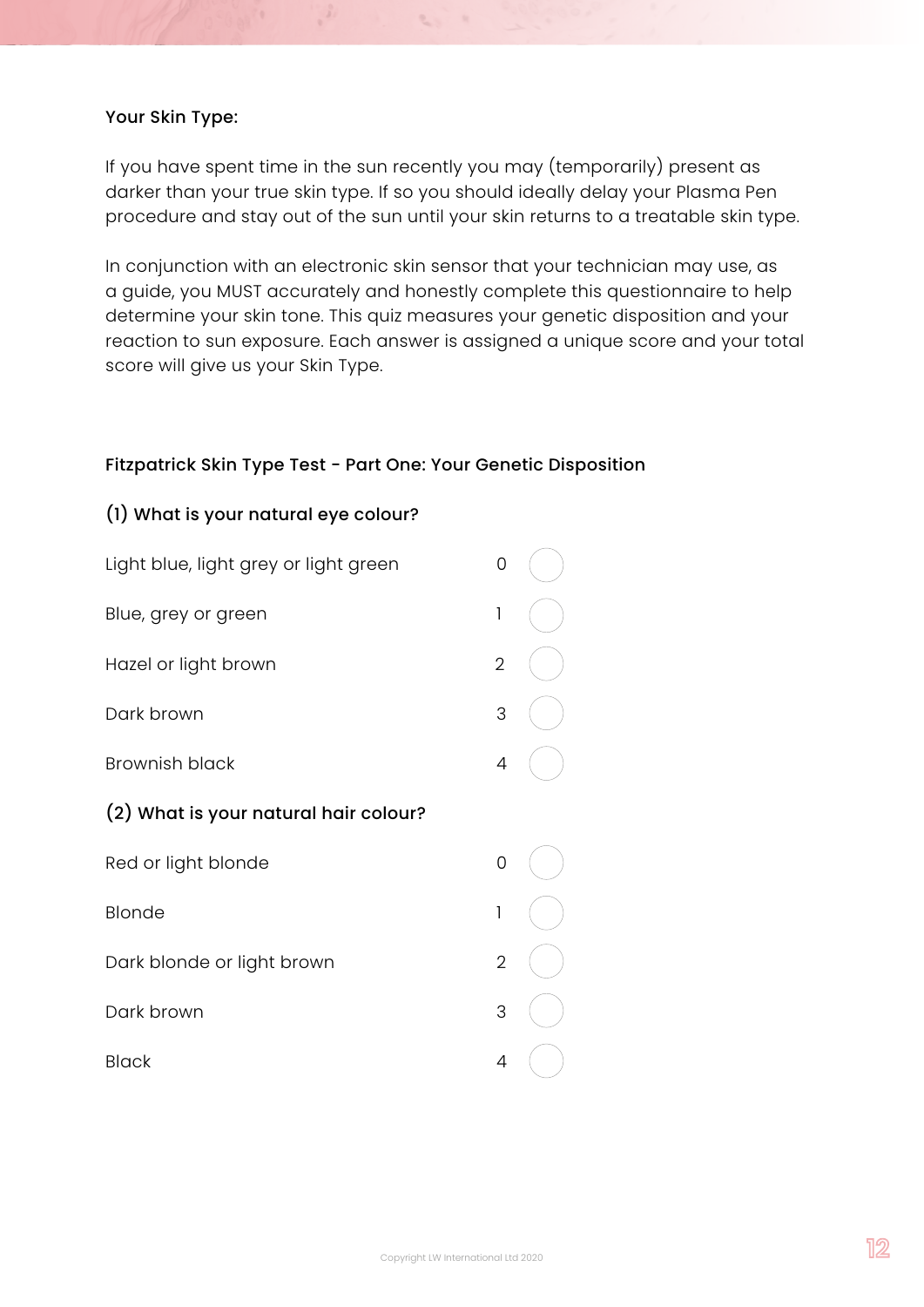## (3) What is your natural skin colour (before sun exposure)?

 $\mathcal{C}_{\mathcal{A}}$  ,

| Ivory white                          |                |  |
|--------------------------------------|----------------|--|
| Fair or pale                         | 1              |  |
| Fair to beige, with golden undertone | $\overline{2}$ |  |
| Olive or light brown                 | 3              |  |
| Dark brown or black                  |                |  |

## (4) How many freckles do you have on unexposed areas of your skin?

| Many     | 0              |  |
|----------|----------------|--|
| Several  | 1              |  |
| A few    | $\overline{2}$ |  |
| Very few | 3              |  |
| None     | $\overline{4}$ |  |

Total score for your genetic disposition:

## Fitzpatrick Skin Type Test - Part Two: Your Sun Exposure

## (1) How does your skin/face respond to the sun?

| Always burns, blisters and peels |              |  |
|----------------------------------|--------------|--|
| Often burns, blisters and peels  | $\mathsf{l}$ |  |
| <b>Burns moderately</b>          | $2^{\circ}$  |  |
| Burns rarely, if at all          | 3            |  |
| Never burns                      |              |  |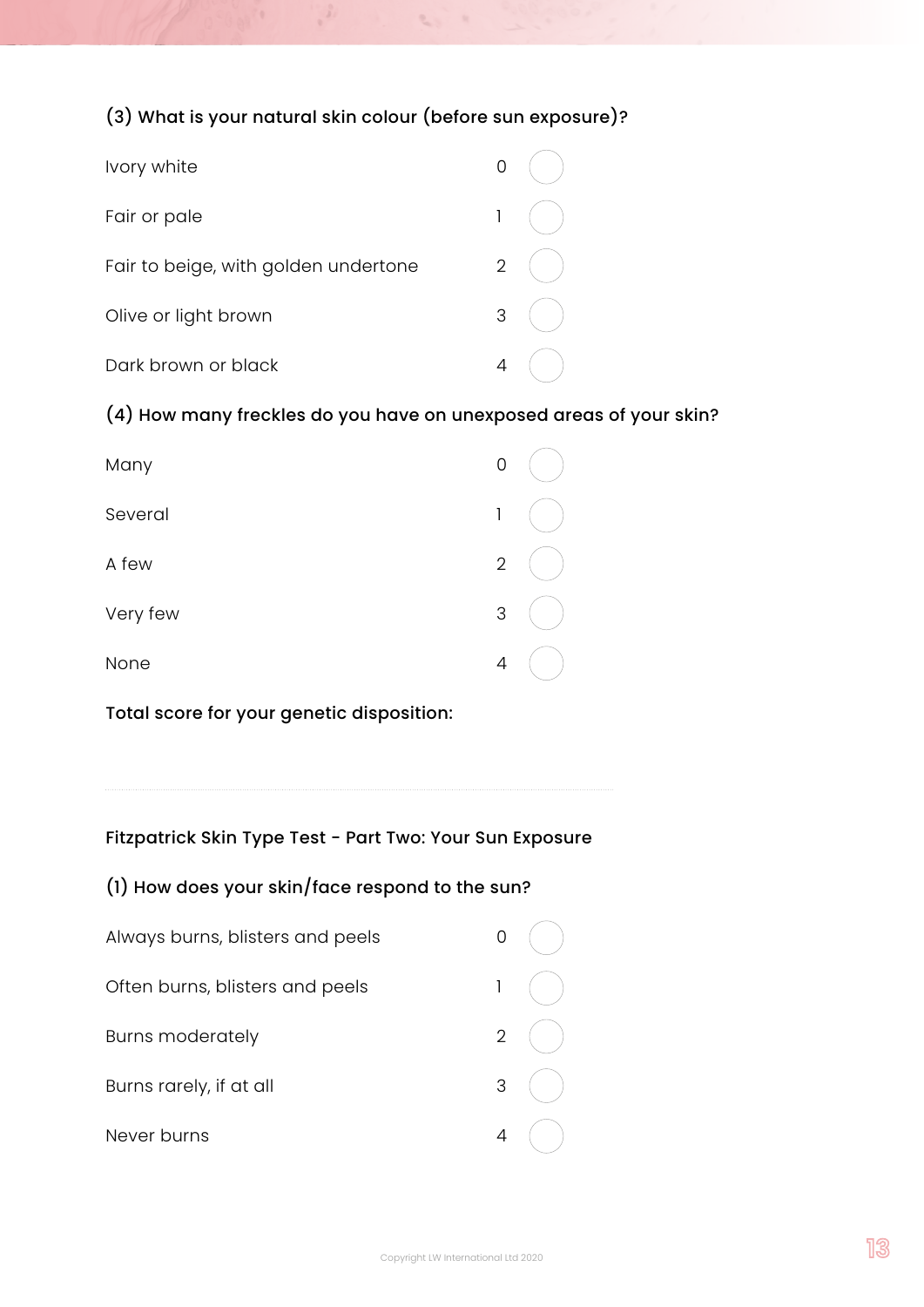# (2) Does your skin tan?

| Never - I always burn                      | 0              |  |
|--------------------------------------------|----------------|--|
| Seldom                                     | 1              |  |
| Sometimes                                  | $\overline{2}$ |  |
| Often                                      | 3              |  |
| Always                                     | 4              |  |
| (3) How deeply do you tan?                 |                |  |
| Not at all or very little                  | 0              |  |
| Lightly                                    | 1              |  |
| Moderately                                 | $\overline{2}$ |  |
| Deeply                                     | 3              |  |
| My skin is naturally dark                  | 4              |  |
| (4) How sensitive is your face to the sun? |                |  |
| Very sensitive                             | 0              |  |
| Sensitive                                  | 1              |  |
| Normal                                     | $\overline{2}$ |  |
| Resistant                                  | 3              |  |
| Very resistant/Never had a problem         | 4              |  |
| Total score for your sun exposure:         |                |  |

 $\frac{3}{2}$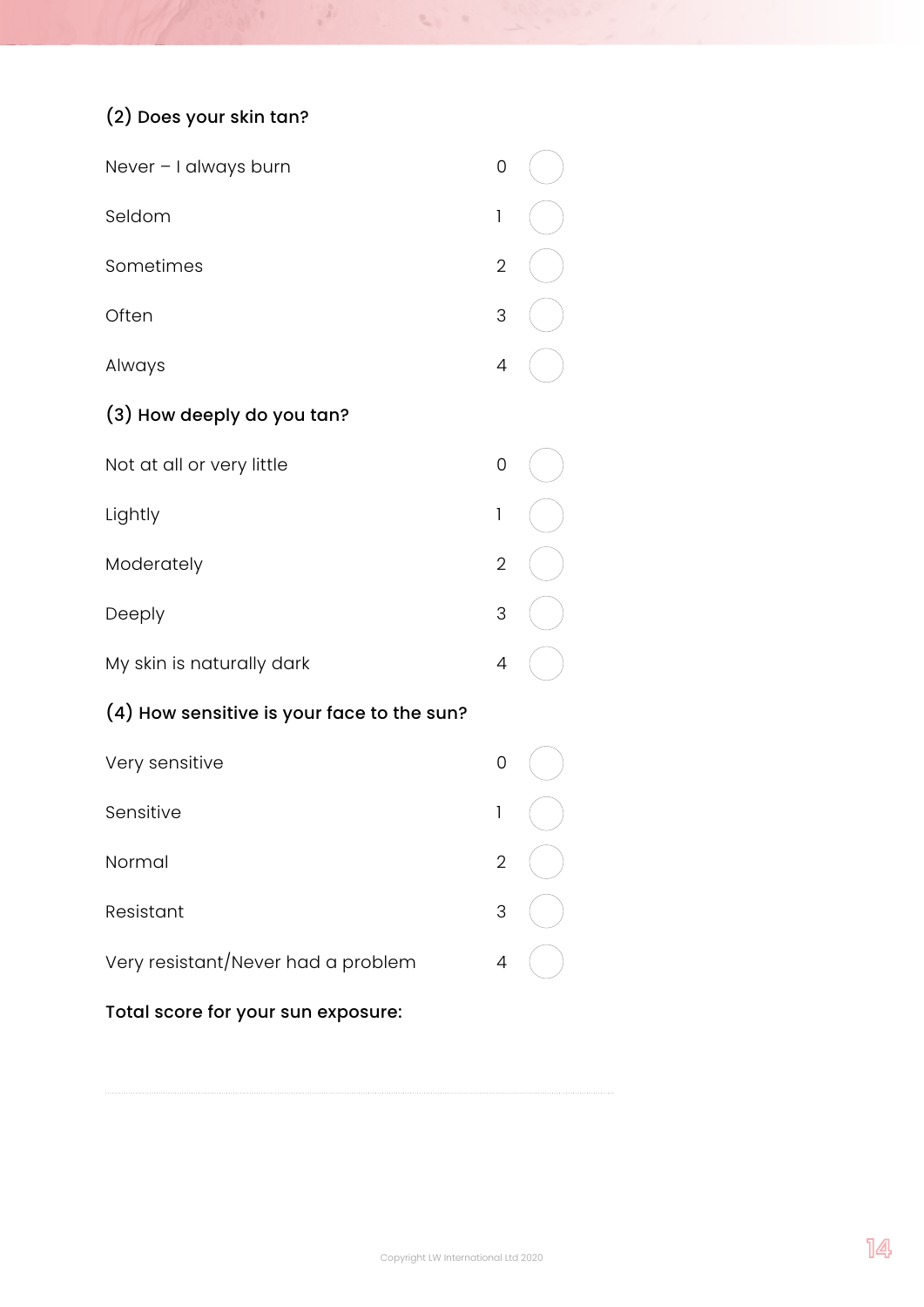Total Score For Part One And Part Two: Total score:

The total score above for Parts One, Two and Three can now be matched to the Skin Types listed below to help determine your own skin type.

 $\mathcal{C}$ 

#### Type I: 0 to 6 points

Light, pale white. Always burns easily, never tans.

#### Type II: 7 to 12 points

White, fair. Always burns easily, tans minimally.

#### Type III: 13 to 18 points

Medium white to olive. Burns moderately, tans gradually.

#### Type IV: 19 to 24 points

Olive, moderate brown, Burns minimally, tans well.

#### Type V: 25 to 30 points

Brown, dark brown. Burns rarely, tans profusely.

#### Type VI: 31+ points

Very dark brown to black, black. Never burns, deep pigmentation.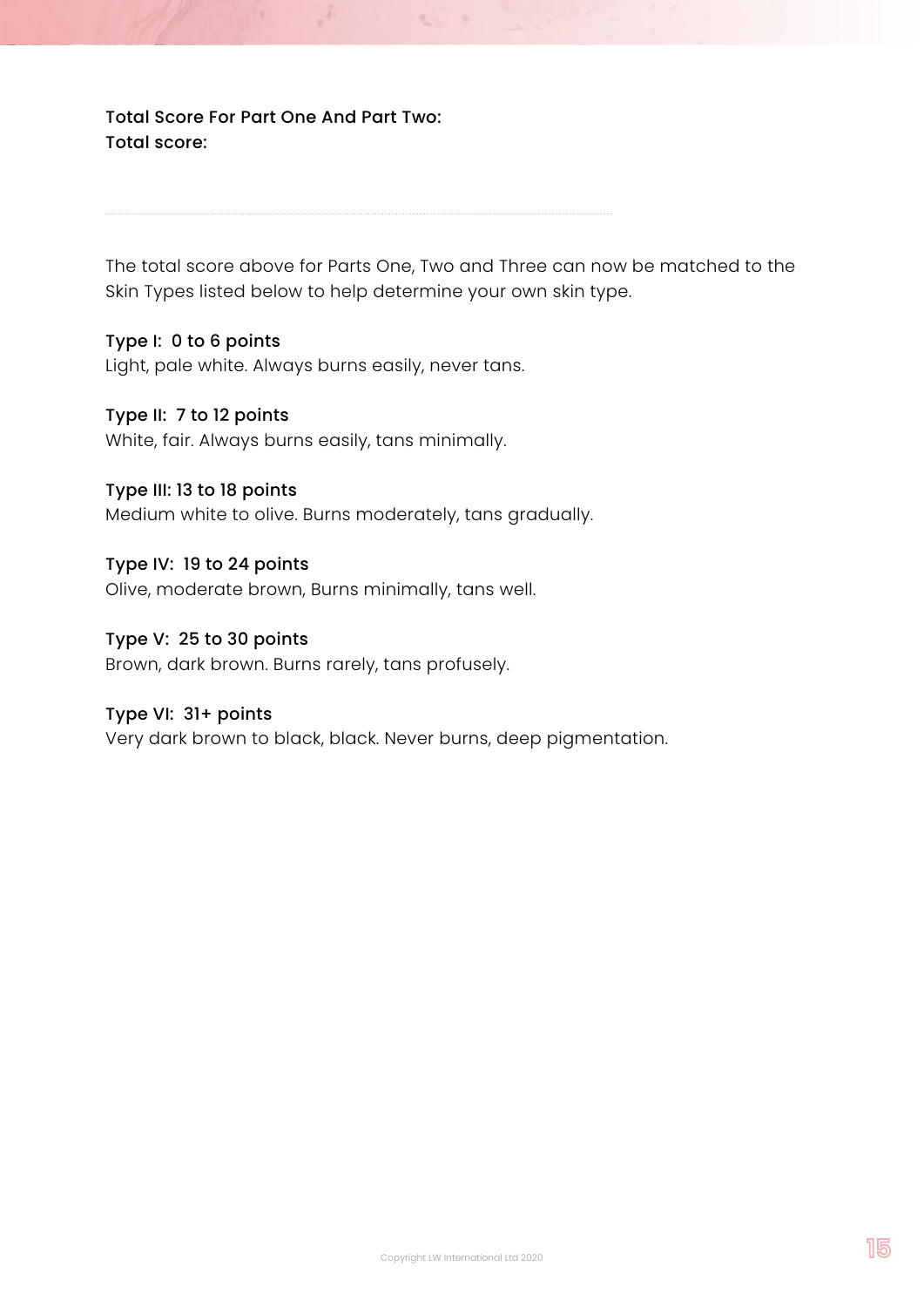## **1.9 Fitzpatrick Skin Type Test - Technician Agreement**

 $\mathcal{I}$ 

I, the Plasma Pen Elite Technician, confirm that I have carefully checked the client's responses to this questionnaire. I have totalled the scores / checked the total score and I concur that the patients current Skin Type is as follows (please tick):

 $\label{eq:2.1} \mathcal{C}_{\alpha,\beta} = 0$ 

| Skin type:                                                                     |               |
|--------------------------------------------------------------------------------|---------------|
| ${\sf IV}$<br>$\ensuremath{\mathsf{III}}\xspace$<br>$\mathop{\rm II}\nolimits$ | $\vee$<br>VI  |
| Technician Signature:                                                          |               |
|                                                                                |               |
|                                                                                |               |
| Date:                                                                          |               |
|                                                                                |               |
| <b>Recorded Documentation:</b>                                                 |               |
| Probe(s) Used:                                                                 | Lot/Expiry:   |
|                                                                                |               |
| <b>Anaesthetic Used:</b>                                                       | Lot / Expiry: |
|                                                                                |               |
| Fitzpatrick Skin Type:                                                         |               |
| (1)<br>(2)<br>(3)<br>(4)                                                       | (5)<br>(6)    |
| Photographic Evidence Taken:                                                   |               |
| Yes<br><b>No</b>                                                               |               |
| <b>Areas Treated:</b>                                                          |               |
|                                                                                |               |
| $\bm{\sigma}$                                                                  |               |